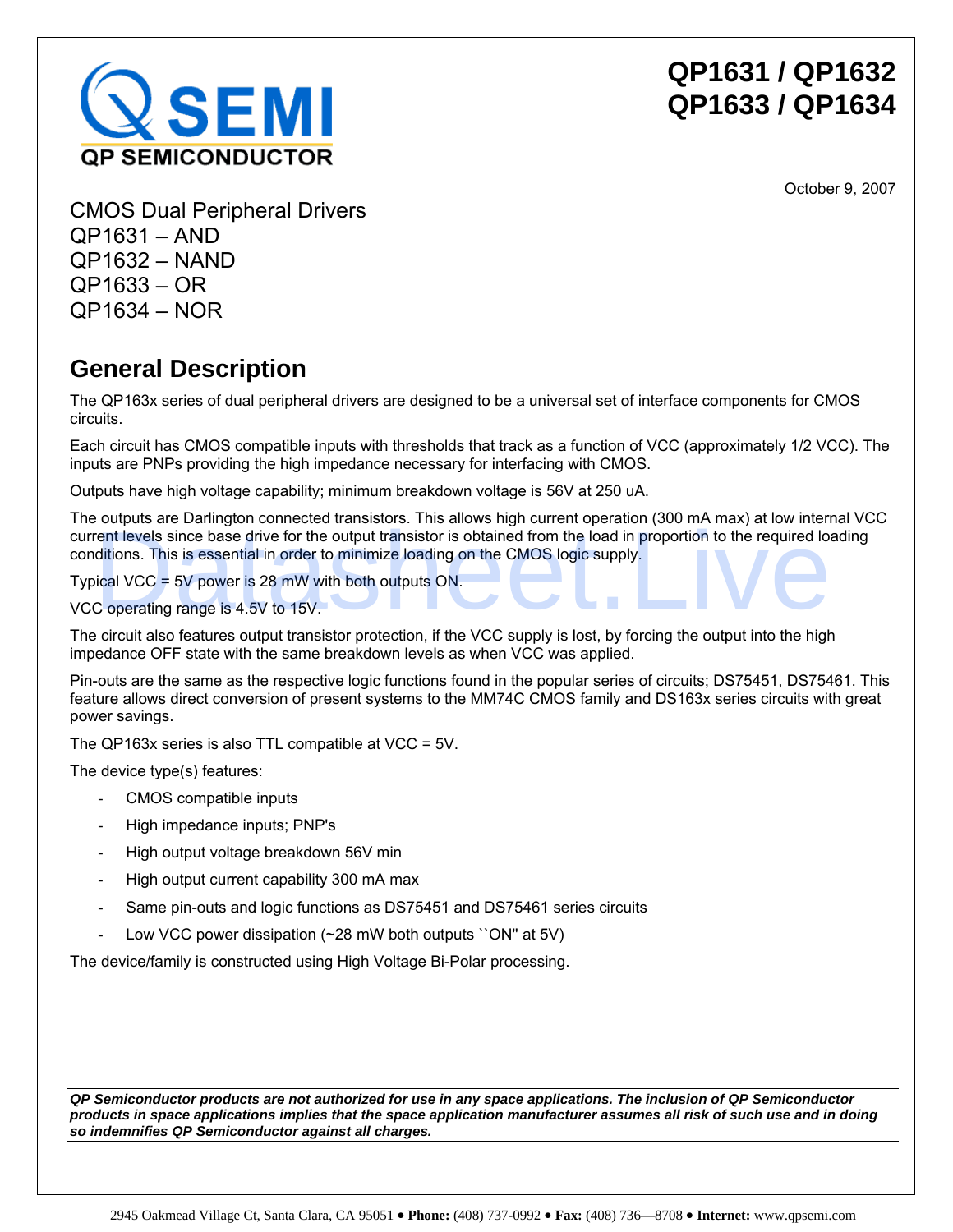### **Block Diagrams -(Dual-In-Line and Metal Can Packages)**

QP163x Equivalent Circuit



| <b>Pin # Function</b>     |           | <b>Pin # Function</b> |
|---------------------------|-----------|-----------------------|
| Pin $1$ A1 - Input        |           | Pin 5 $X2 -$ Ouput    |
| Pin 2 B1 - Input          |           | Pin $6$ A2 - Input    |
| Pin $3 \times 1 -$ Output |           | Pin 7 B2 - Input      |
| Pin 4 Ground              | Pin 8 Vcc |                       |

#### **Test Table**

|               | <b>Input</b>                | <b>Other</b>               | <b>Output</b> |                |
|---------------|-----------------------------|----------------------------|---------------|----------------|
| <b>Device</b> | <b>Under</b><br><b>Test</b> | <b>Input</b>               | <b>Apply</b>  | <b>Measure</b> |
| QP1631        | V <sub>IH</sub>             | $V_{\sf IH}$               | $V_{OH}$      | $I_{OH}$       |
|               | $V_{IL}$                    | $\rm V_{\rm CC}$           | $I_{OL}$      | $V_{OL}$       |
| QP1632        | V <sub>IH</sub>             | $V_{\text{IH}}$            | $I_{OL}$      | $V_{OL}$       |
|               | $V_{IL}$                    | $V_{\rm CC}$               | $V_{OH}$      | $I_{OH}$       |
| QP1633        | V <sub>IH</sub>             | <b>GND</b>                 | $V_{OH}$      | $I_{OH}$       |
|               | $V_{IL}$                    | $V_{IL}$                   | $I_{OL}$      | $V_{OL}$       |
| QP1634        | $V_{\text{IH}}$             | <b>GND</b>                 | $I_{OL}$      | $V_{OL}$       |
|               | V <sub>IL</sub>             | $\mathsf{V}_{\mathsf{IL}}$ | $V_{OH}$      | $I_{OH}$       |

# **Truth Table**

| <b>Input</b> |           | Out |                        |  |
|--------------|-----------|-----|------------------------|--|
| Α            | <b>By</b> |     | 1631  1632  1633  1634 |  |
|              |           |     |                        |  |
|              |           |     |                        |  |
|              |           |     |                        |  |
|              |           |     |                        |  |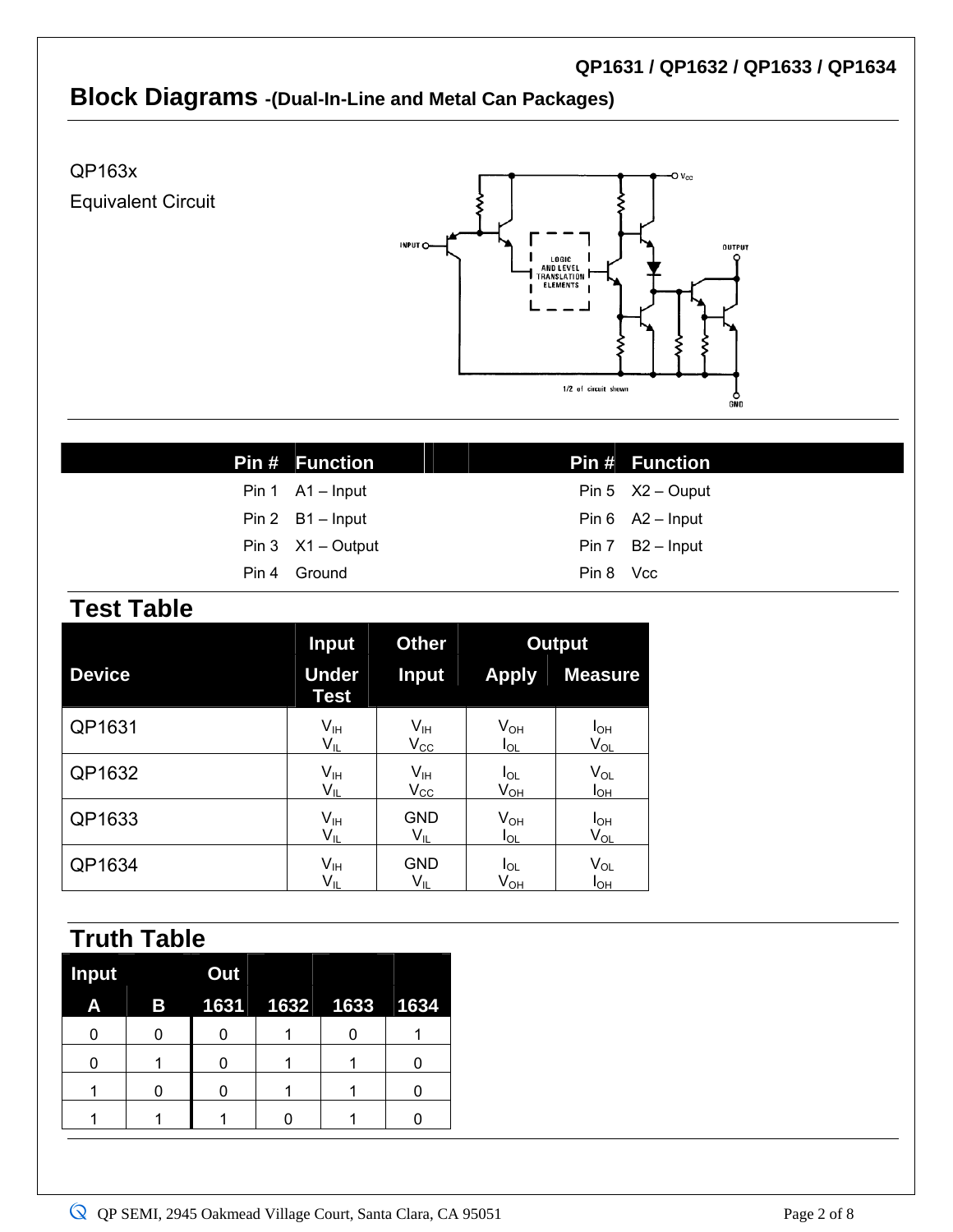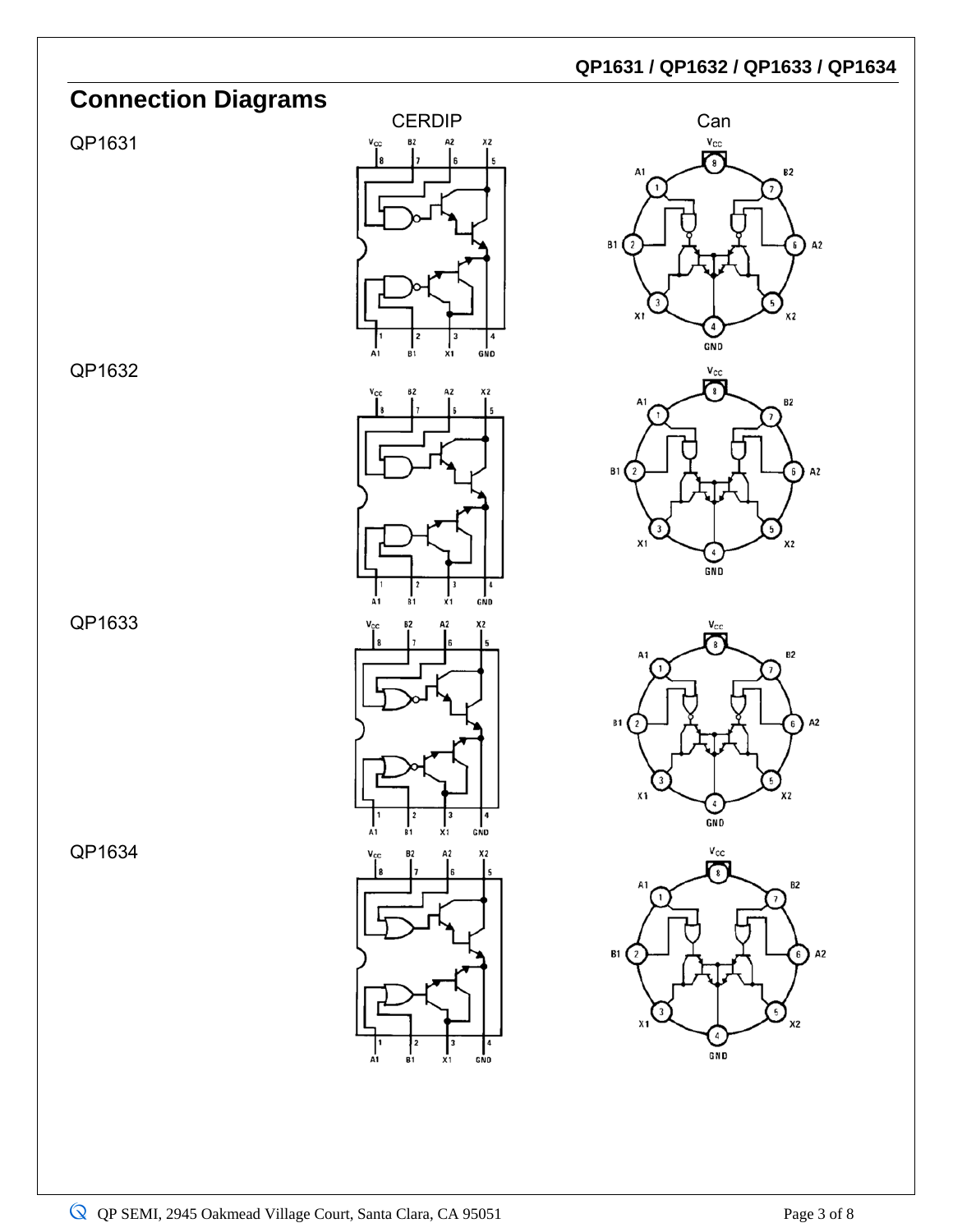#### **Absolute Maximum Ratings**

Stresses above the AMR may cause permanent damage, extended operation at AMR may degrade performance and affect reliability

|     | <b>Units</b> | <b>Notes</b>                                                                                                              |
|-----|--------------|---------------------------------------------------------------------------------------------------------------------------|
|     |              |                                                                                                                           |
|     |              |                                                                                                                           |
|     |              |                                                                                                                           |
| 56  |              |                                                                                                                           |
|     |              |                                                                                                                           |
|     |              |                                                                                                                           |
|     |              |                                                                                                                           |
|     | mW           | /1                                                                                                                        |
| 787 | mW           | /2                                                                                                                        |
|     |              | $-0.5$ to $+16.0$ Volts DC<br>$-0.3$ to Vcc+0.3 Volts DC<br>Volts<br>$-65$ to $+150$ °C<br>$+260 °C$<br>$+175$ °C<br>1133 |

| <b>Condition</b>                         |                     | <b>Units</b>       | <b>Notes</b> |
|------------------------------------------|---------------------|--------------------|--------------|
| Supply Voltage Range ( $V_{\text{CC}}$ ) |                     | 4.5 to 15 Volts DC |              |
| Operating Range $(T_c)$                  | $-55C$ to $+125$ °C |                    | 11/2         |

/2 – Derate 5.2 mW/°C above 25°C

| TABLE I - ELECTRICAL PERFORMANCE CHARACTERISTICS |                 |                                                              |      |          |        |
|--------------------------------------------------|-----------------|--------------------------------------------------------------|------|----------|--------|
| Test                                             | Symbol          | Conditions<br>-55°C ≤TA≤+125°C<br>Unless Otherwise Specified | Min  | Max      | Unit   |
|                                                  |                 |                                                              |      |          |        |
| Input High Voltage                               | V <sub>IH</sub> | $V_{\text{CC}}$ = 5V                                         | 3.5  |          | $\vee$ |
|                                                  |                 | $V_{\text{CC}}$ = 10V                                        | 8.0  |          | $\vee$ |
|                                                  |                 | $V_{\text{CC}}$ = 15V                                        | 12.5 |          | $\vee$ |
| Input Low Voltage                                | $V_{IL}$        | $V_{\text{CC}}$ = 5V                                         |      | 1.5      | $\vee$ |
|                                                  |                 | $V_{\text{CC}}$ = 10V                                        |      | 2.0      | $\vee$ |
|                                                  |                 | $V_{\text{CC}}$ = 15V                                        |      | 2.5      | $\vee$ |
| Input Low Current                                | $I_{\rm IL}$    | $V_{CC}$ = 5V, $V_{IN}$ = 0.4V                               |      | $-115.5$ | μA     |
|                                                  |                 | $V_{CC}$ = 15V, $V_{IN}$ = 0.4V                              |      | $-360$   | μA     |
| <b>Output High Voltage</b>                       | $V_{OH}$        | $V_{\text{CC}}$ = 15V, $I_{\text{OH}}$ = 250uA               | 56   |          | V      |
| <b>Output Low Voltage</b>                        | $V_{OL}$        | $V_{\text{CC}}$ = 4.5V, $I_{\text{OH}}$ = 100mA              |      | 1.1      | $\vee$ |
|                                                  |                 | $V_{\text{CC}}$ = 4.5V, $I_{\text{OH}}$ = 300mA              |      | 1.4      | $\vee$ |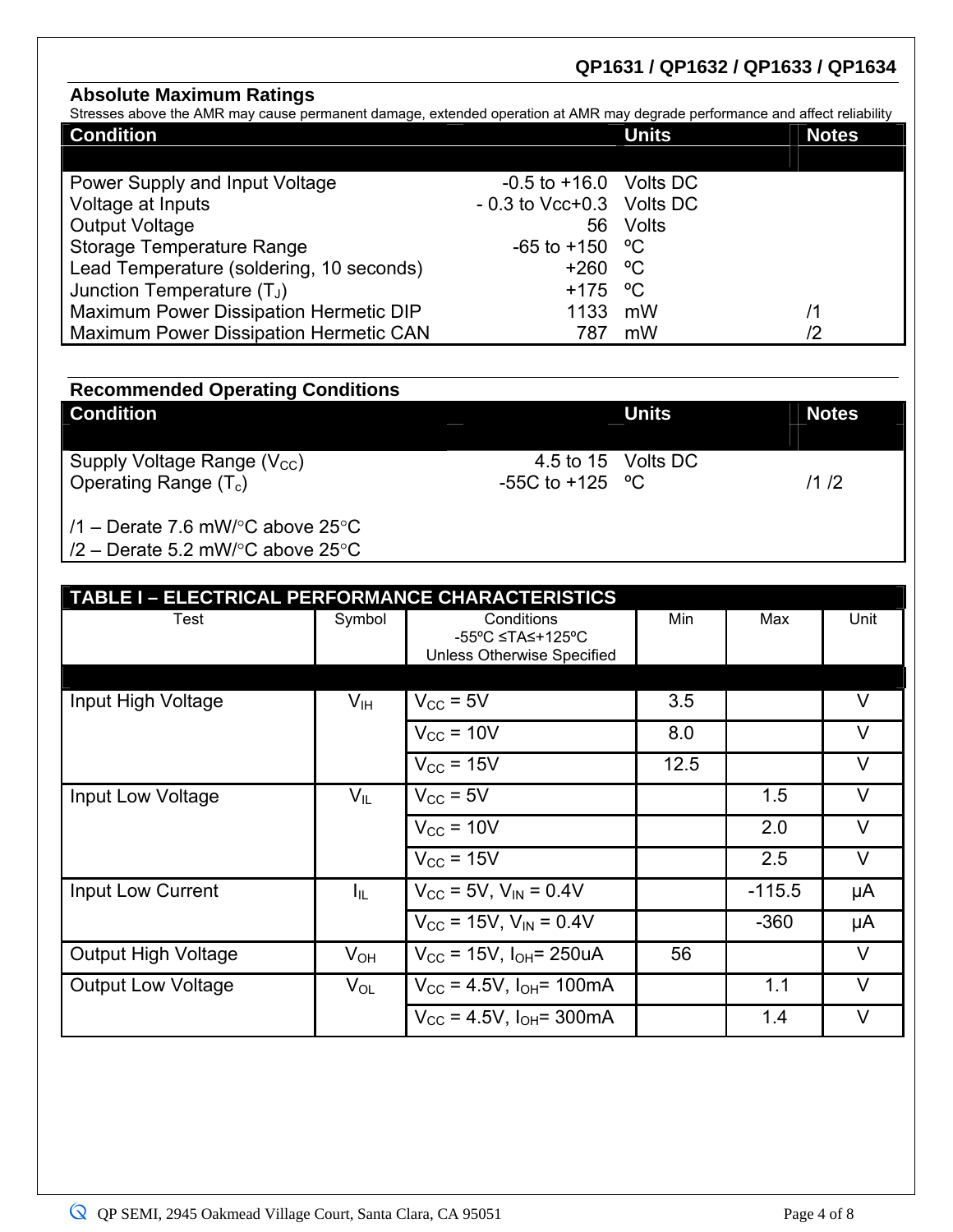|                                       |                                    |                                                                                                                         |      | QP1631 / QP1632 / QP1633 / QP1634 |           |
|---------------------------------------|------------------------------------|-------------------------------------------------------------------------------------------------------------------------|------|-----------------------------------|-----------|
| <b>Test</b>                           | Symbol                             | TABLE I - ELECTRICAL PERFORMANCE CHARACTERISTICS<br>Conditions<br>-55°C ≤TA≤+125°C<br><b>Unless Otherwise Specified</b> | Min  | Max                               | Unit      |
| <b>Power Supply Current</b>           | $I_{\text{CCL}}$                   |                                                                                                                         |      |                                   |           |
| $V_{IH} = V_{CC}$ , $V_{IL} = GND$    | QP1631                             | $V_{CC}$ = 5V, Vout = Low                                                                                               |      | 11                                | mA        |
|                                       |                                    | $V_{CC}$ = 15V, Vout = Low                                                                                              |      | 20                                | mA        |
|                                       | QP1632                             | $V_{CC}$ = 5V, Vout = Low                                                                                               |      | 12                                | mA        |
|                                       |                                    | $V_{\text{CC}}$ = 15V, Vout = Low                                                                                       |      | 23                                | mA        |
|                                       | QP1633                             | $V_{\text{CC}}$ = 5V, Vout = Low                                                                                        |      | 12                                | mA        |
|                                       |                                    | $V_{CC}$ = 15V, Vout = Low                                                                                              |      | 23                                | mA        |
|                                       | QP1634                             | $V_{\text{CC}}$ = 5V, Vout = Low                                                                                        |      | 12                                | mA        |
|                                       |                                    | $\overline{V_{CC}}$ = 15V, Vout = Low                                                                                   |      | 23                                | mA        |
|                                       | $I_{CCH}$                          |                                                                                                                         |      |                                   |           |
|                                       | QP1631                             | $V_{\text{CC}}$ = 5V, Vout = High                                                                                       |      | $\mathbf{3}$                      | mA        |
|                                       |                                    | $V_{CC}$ = 15V, Vout = High                                                                                             |      | 10                                | mA        |
|                                       | QP1632                             | $V_{CC}$ = 5V, Vout = High                                                                                              |      | 3.5                               | mA        |
|                                       |                                    | $V_{CC}$ = 15V, Vout = High                                                                                             |      | 14                                | mA        |
|                                       | QP1633                             | $V_{CC}$ = 5V, Vout = High                                                                                              |      | $\overline{4}$                    | mA        |
|                                       |                                    | $V_{CC}$ = 15V, Vout = High                                                                                             |      | 15                                | mA        |
|                                       | QP1634                             | $V_{CC}$ = 5V, Vout = High                                                                                              |      | 5                                 | mA        |
|                                       |                                    | $V_{\text{CC}}$ = 15V, Vout = High                                                                                      |      | 18                                | mA        |
| Propagation Delay,<br>Input to Output | QP1631                             |                                                                                                                         |      |                                   |           |
|                                       | t <sub>PDL</sub><br>$25^{\circ}$ C | $V_{\text{CC}}$ = 5.0V<br>$C_L$ = 15pf R <sub>L</sub> =50 $\Omega$<br>Vout=10V                                          | 0.01 | 1.50                              | <b>us</b> |
|                                       | t <sub>PDL</sub><br>-55°C, 125°C   | $V_{\text{CC}}$ = 5.0V<br>$C_L$ = 15pf R <sub>L</sub> =50 $\Omega$<br>Vout=10V                                          | 0.01 | 1.88                              | <b>us</b> |
|                                       | t <sub>PDH</sub><br>$25^{\circ}$ C | $V_{CC}$ = 5.0V<br>$C_L$ = 15pf R <sub>L</sub> =50 $\Omega$<br>Vout=10V                                                 | 0.01 | 1.20                              | <b>us</b> |
|                                       | t <sub>PDH</sub><br>-55°C, 125°C   | $V_{\text{CC}}$ = 5.0V<br>$C_L$ = 15pf R <sub>L</sub> =50 $\Omega$<br>Vout=10V                                          | 0.01 | 1.50                              | <b>us</b> |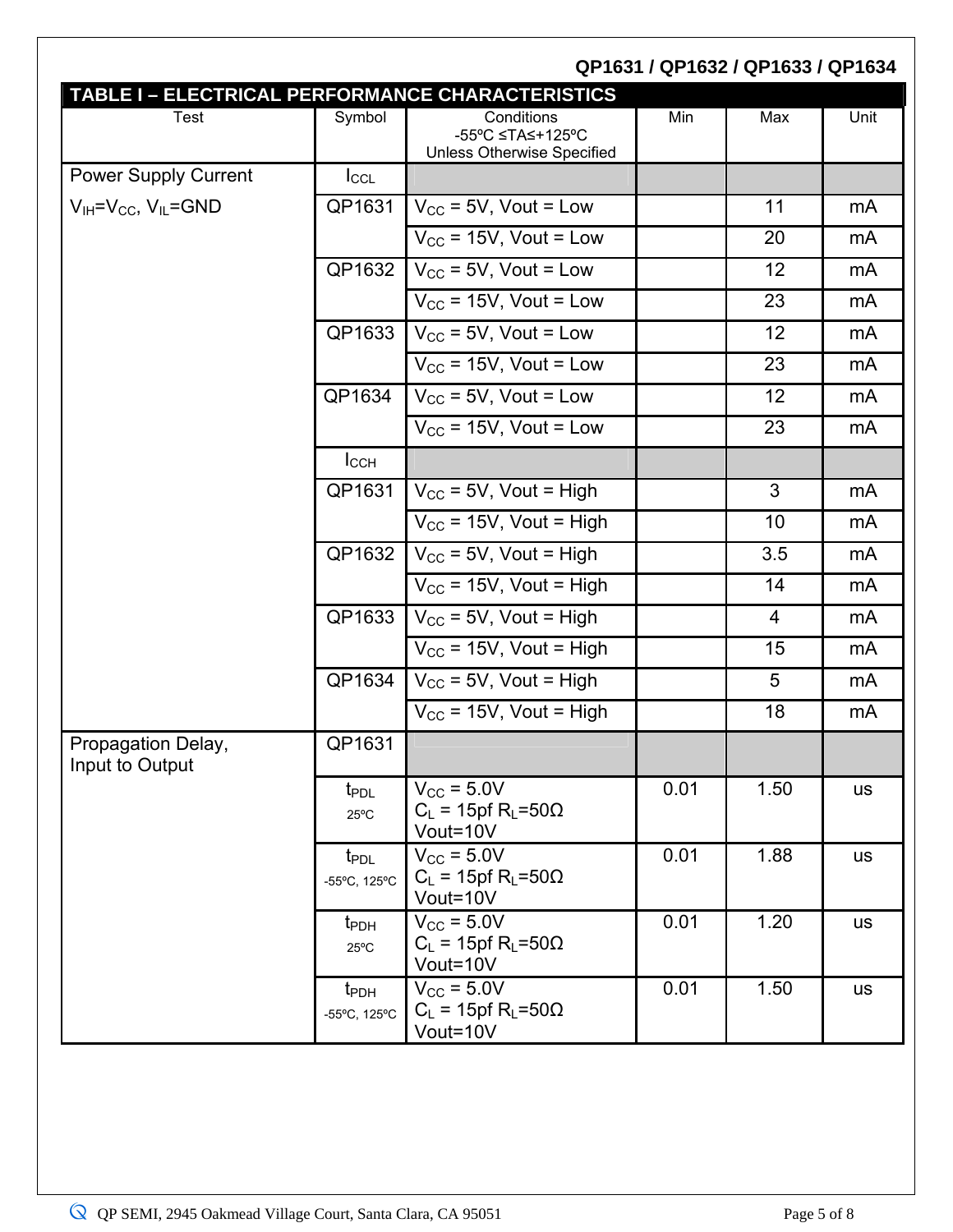| Propagation Delay, | QP1632                           |                                                                    |       |      |           |
|--------------------|----------------------------------|--------------------------------------------------------------------|-------|------|-----------|
| Input to Output    |                                  |                                                                    |       |      |           |
|                    | t <sub>PDL</sub>                 | $V_{\text{CC}}$ = 5.0V                                             | 0.01  | 1.20 | <b>us</b> |
|                    | $25^{\circ}$ C                   | $C_L$ = 15pf R <sub>L</sub> =50 $\Omega$<br>Vout=10V               |       |      |           |
|                    |                                  | $V_{\text{CC}}$ = 5.0V                                             | 0.01  | 1.55 |           |
|                    | t <sub>PDL</sub>                 | $C_L$ = 15pf R <sub>L</sub> =50 $\Omega$                           |       |      | <b>us</b> |
|                    | -55°C, 125°C                     | Vout=10V                                                           |       |      |           |
|                    | t <sub>PDH</sub>                 | $V_{\text{CC}}$ = 5.0V                                             | 0.01  | 1.20 | <b>us</b> |
|                    | $25^{\circ}$ C                   | $C_L$ = 15pf R <sub>L</sub> =50 $\Omega$                           |       |      |           |
|                    |                                  | Vout=10V                                                           |       |      |           |
|                    | $t_{\text{PDH}}$                 | $V_{\text{CC}}$ = 5.0V                                             | 0.01  | 1.50 | <b>us</b> |
|                    | -55°C, 125°C                     | $C_L$ = 15pf R <sub>L</sub> =50 $\Omega$                           |       |      |           |
|                    |                                  | Vout=10V                                                           |       |      |           |
|                    | QP1633                           |                                                                    |       |      |           |
|                    | t <sub>PDL</sub>                 | $V_{\text{CC}}$ = 5.0V<br>$C_L$ = 15pf R <sub>L</sub> =50 $\Omega$ | 0.01  | 2.00 | <b>us</b> |
|                    | $25^{\circ}$ C                   | Vout=10V                                                           |       |      |           |
|                    | t <sub>PDL</sub>                 | $V_{\text{CC}}$ = 5.0V                                             | 0.01  | 2.00 | <b>us</b> |
|                    | -55°C, 125°C                     | $C_L$ = 15pf R <sub>L</sub> =50 $\Omega$                           |       |      |           |
|                    |                                  | Vout=10V                                                           |       |      |           |
|                    | $t_{\text{PDH}}$                 | $V_{\text{CC}}$ = 5.0V                                             | 0.001 | 0.75 | <b>us</b> |
|                    | $25^{\circ}$ C                   | $C_L$ = 15pf R <sub>L</sub> =50 $\Omega$                           |       |      |           |
|                    |                                  | Vout=10V                                                           |       |      |           |
|                    | $t_{\text{PDH}}$                 | $V_{\text{CC}}$ = 5.0V                                             | 0.001 | 0.75 | <b>us</b> |
|                    | -55°C, 125°C                     | $C_L$ = 15pf R <sub>L</sub> =50 $\Omega$<br>Vout=10V               |       |      |           |
|                    | QP1634                           |                                                                    |       |      |           |
|                    | t <sub>PDL</sub>                 | $V_{\text{CC}}$ = 5.0V                                             | 0.01  | 2.00 | <b>us</b> |
|                    | $25^{\circ}$ C                   | $C_L$ = 15pf R <sub>L</sub> =50 $\Omega$                           |       |      |           |
|                    |                                  | Vout=10V                                                           |       |      |           |
|                    | t <sub>PDL</sub>                 | $V_{\text{CC}}$ = 5.0V                                             | 0.01  | 2.00 | <b>us</b> |
|                    | -55°C, 125°C                     | $C_L$ = 15pf R <sub>L</sub> =50 $\Omega$                           |       |      |           |
|                    |                                  | Vout=10V                                                           |       |      |           |
|                    | t <sub>PDH</sub>                 | $V_{\text{CC}}$ = 5.0V                                             | 0.001 | 0.75 | <b>us</b> |
|                    | $25^{\circ}$ C                   | $C_L$ = 15pf R <sub>L</sub> =50 $\Omega$<br>Vout=10V               |       |      |           |
|                    |                                  | $V_{\text{CC}}$ = 5.0V                                             | 0.001 | 0.75 |           |
|                    | t <sub>PDH</sub><br>-55°C, 125°C | $C_L$ = 15pf R <sub>L</sub> =50 $\Omega$                           |       |      | <b>us</b> |
|                    |                                  | Vout=10V                                                           |       |      |           |
|                    |                                  |                                                                    |       |      |           |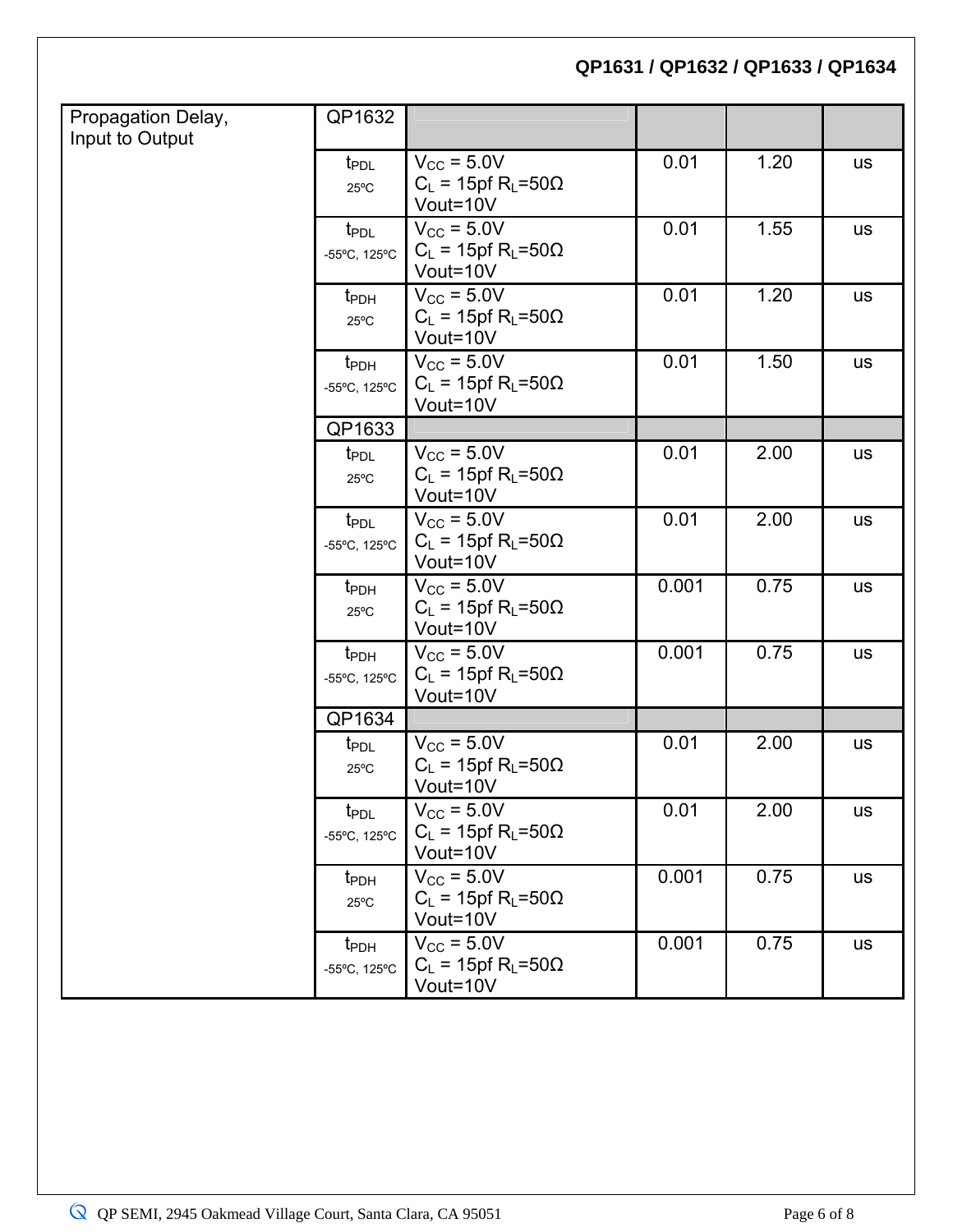